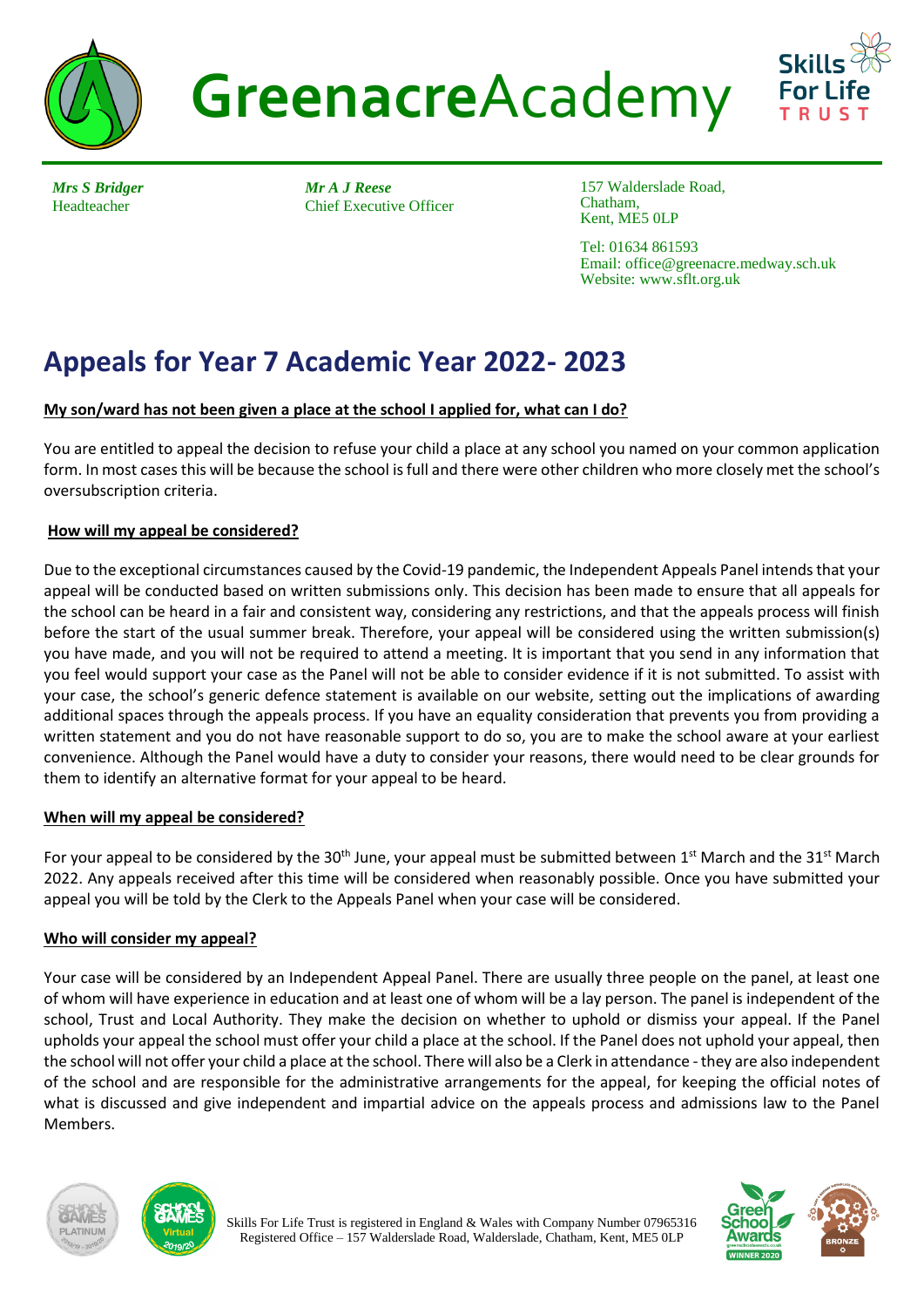#### **How do I make an appeal?**

Your appeal must be made in writing, ideally by email. The form and address details are available on the school's website.

#### **What else should I do before I make an appeal?**

You should also consider accepting any offer of a school place you have received to ensure that your child has a place should your appeal not be successful. Accepting another offer has no bearing on your appeal and the appeals process and does not limit other options available to you.

#### **How do schools allocate places?**

When a school receives more applications from parents than it has places available, not every child can be successful in securing a school place. The school will use its admissions criteria, also known as oversubscription criteria, to decide which children to allocate places to. This Criteria sets out the order in which they will allocate places. Before you make an appeal it will be helpful for you to understand how the school allocated their places so you can understand why your child did not get a place. You can do this by looking at the school's generic defence statement on the school's website.

#### **What information does this school give to the Panel?**

Here are some key questions and answers that the Panel would normally ask the school in relation to the school's case. This information is given to the Panel. For further information please refer to the school's generic defence statement.

 **How many appeals have been successful in previous years and did this result in the school having to exceed its Published Admissions Number?**

There were four appeals in 2021, of which none were successful. The Academy remains fully subscribed with a waiting list.

**How do the school organise the classes?**

All rooms which are practical are designed and constructed to take account of the PAN. To admit a significant number of additional pupils raises issues of Health and Safety in these areas, particularly in the Design and Technology subjects, where numbers must not exceed health and safety guidance.

- **How many additional students can be accommodated in each class without impacting the level of education received?** None
- **Are there any plans for the school to expand their facilities?**

There are no plans at present to expand the Academy's facilities as the school received funding for two new classrooms and a new block of toilets in 2020. These classrooms did not add capacity for 2021, as they are being used due to manage the increase in PAN in 2019.

Governors have taken into account the school's ability to cope with the additional pupils admitted over the last 3 years and would not wish to exceed the expected number for September 2022, as a higher number will compromise the health and safety of the students already on roll as well as adversely impacting the education of these students.

## **How do you measure the home/school distance and how do you ensure it is correct**?

Greenacre Academy has adopted Medway Council's criteria for measuring the nearness of children's homes to the school when allocating places. Distance will be measured by the shortest available safe walking route between home and school, as measured by Medway Council's Geographical Information System and as defined in the Medway Co-ordinated Admission Scheme.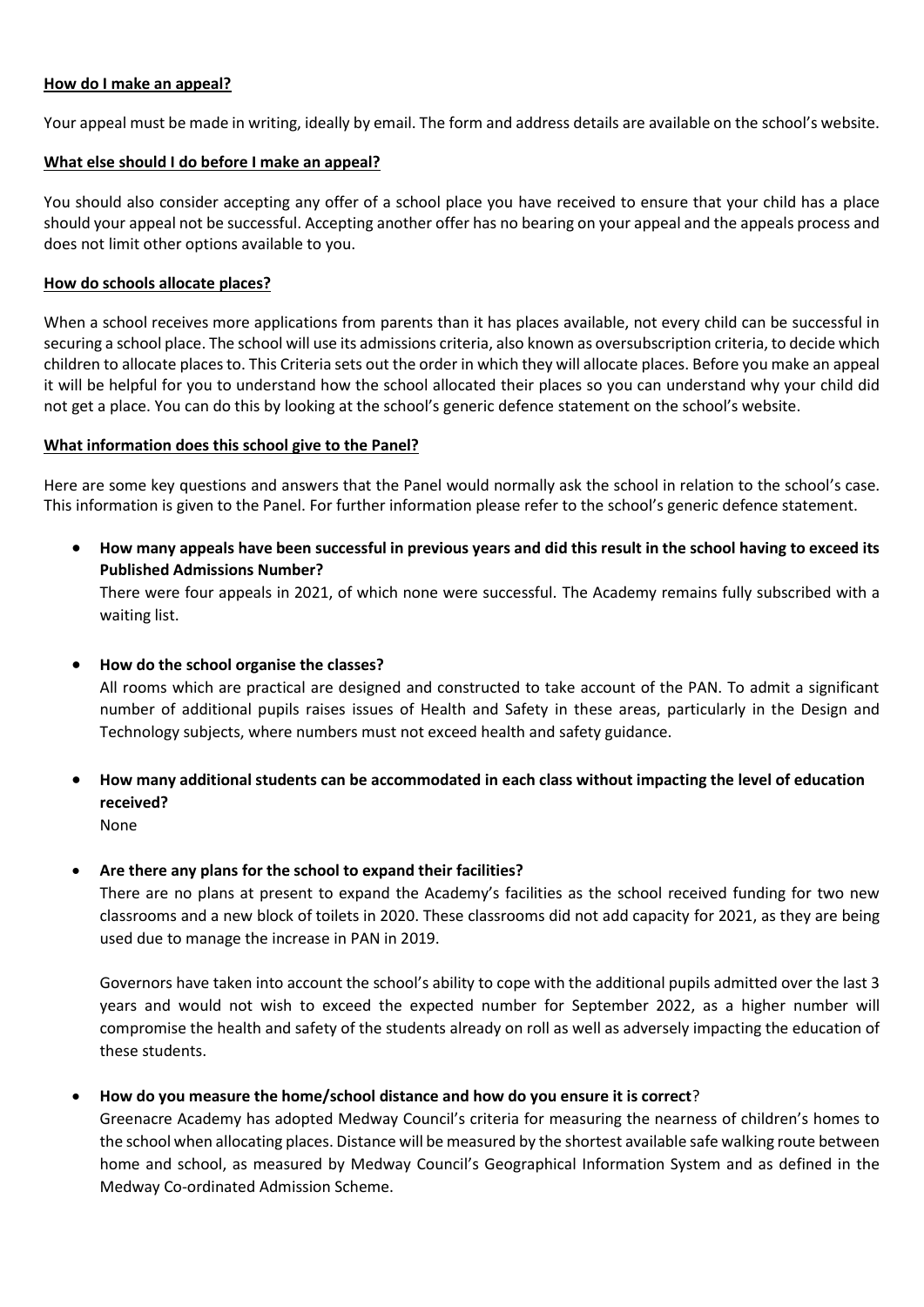- **If the Panel decided that the school could admit additional pupils, what would be the impact on the school, in particular in relation to Health and Safety issues? What strategies are you able to put in place to ease the problem**?
- See the previous answer above regarding the impact on health and safety of students on roll.
- Design Technology rooms are designed for smaller numbers because of Health and Safety legislation. This has been factored into the number of students the school admits yearly.
- Non-practical classrooms are designed to take 30 pupils as a maximum. Ours is an old building and we have no capacity to have 30 plus students in a teaching room. We believe that having over 30 children in a non-practical classroom is detrimental to the other students in the group. This is especially the case as boys get older and become physically bigger. To take more students adversely impacts the students who are already at Greenacre Academy by making their classroom environment physically uncomfortable and reducing the amount of teacher time that students are given.
- Design Technology and Food Technology are taught by specialists and in Design Technology using machinery requires specialist experience and training for teachers. We cannot create extra classes as we have finite resources including limited specialist rooms and specialist teachers.
- We have a limited number of changing facilities on site, increasing numbers over PAN would lead to group sizes being too large for the existing facilities and therefore cause a health and safety concern. This is especially true as the students get older and physically bigger.

#### **What information should I give to the Panel?**

It is important that you clearly set out the reasons why your child should have a place at your choice of school as your appeal will be conducted as a paper-based exercise and there will be no further opportunity for the Panel to ask you any individual questions in relation to your case. You can make an appeal because you want your child to attend a particular school over any other, but the stronger your reasons, the better chance you have of your appeal being successful. You should focus on what the school can offer that meets your child's needs.

#### **What will the impact be on your child if they do not attend the school of your choice?**

Every school has a Published Admission Number (PAN). The PAN is the maximum number of pupils that they will admit to each year group. You may believe that the school could take additional pupils, if so, you could ask the school to provide you with information to help you make your case. You can also appeal if you believe that the admission authority did not apply their admission arrangements properly and if they had applied them properly, they would have offered your child a place at the school. You should explain why you believe this is the case and refer to the part of the admission arrangements that you believe has not been applied properly. You may wish to incorporate answers to some of the following questions that Panel Members would usually ask when relevant. Remember, there will be no further opportunity for the Panel to ask you any individual questions in relation to your case.

## **Is there anything that the Panel will not accept?**

Yes. Examples of school work your child may have undertaken will not be accepted as the Panel will not be able to make a proper judgement about its quality. The members would have nothing to measure it against and would not know the depth of the work submitted. Also, they would not know whether the work had been carried out unaided.

#### **Where do I send my appeal**?

You must submit your appeal directly to the school in the first instance either by email or post. Your appeal form must not be sent to your Local Authority.

#### **Can I submit additional evidence after the deadline submitting my appeal?**

It is suggested that you provide all of your information at the time of appealing. However, if you cannot send all the information and supporting evidence you want to at the time you submit your appeal, it's important you send it at your